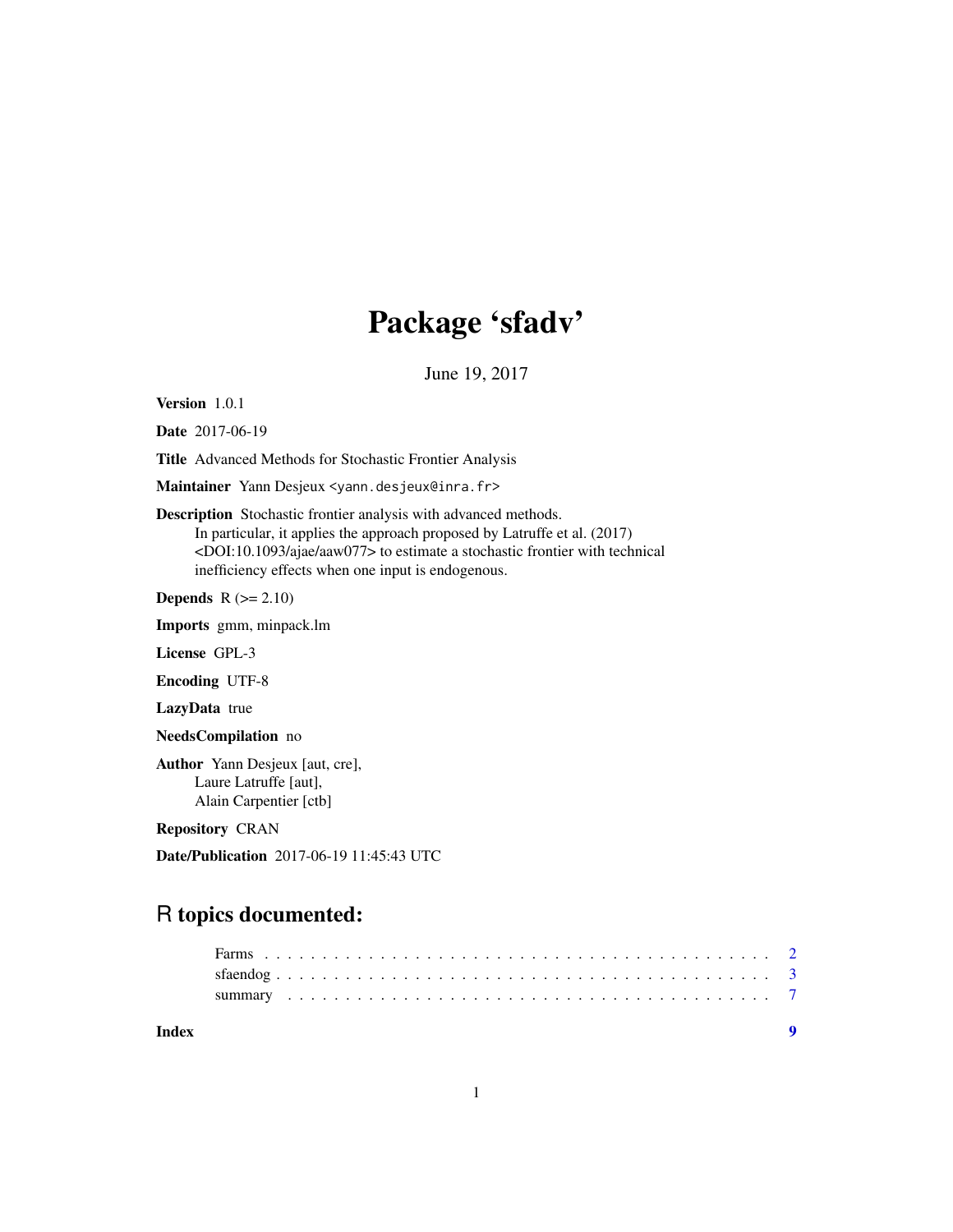#### <span id="page-1-0"></span>Description

The Farms data frame contains simulated data for 2,500 dairy farms.

#### Usage

Farms

#### Format

This data frame contains the following 14 variables:

| farm_output | Farm total output, in constant Euros.                                             |  |  |  |  |
|-------------|-----------------------------------------------------------------------------------|--|--|--|--|
| agri_land   | Farm agricultural area, in hectares.                                              |  |  |  |  |
| tot_lab     | Total labour used on the farm, in hours.                                          |  |  |  |  |
| tot_asset   | Total assets of the farm (excluding land), in constant Euros.                     |  |  |  |  |
| LFA         | Dummy variable indicating whether the farm is located within a                    |  |  |  |  |
|             | Less Favoured Area $(1)$ or not $(0)$ .                                           |  |  |  |  |
| hired_lab   | Ratio of the farm hired labour to total labour (tot_lab).                         |  |  |  |  |
| rented_land | Ratio of the farm rented land to agricultural area (agri_land).                   |  |  |  |  |
| debt_asset  | Ratio of the farm total debts to total assets.                                    |  |  |  |  |
| costs       | Costs of variable inputs used on the farm, in constant Euros.                     |  |  |  |  |
| subs        | Amount of the farm production subsidies received per hectare of agricultural area |  |  |  |  |
|             | (agri_land), in constant Euros.                                                   |  |  |  |  |
| region      | Factor variable representing the administrative region of the farm.               |  |  |  |  |
| milkprice   | Average farm milk price per ton of milk, in constant Euros.                       |  |  |  |  |
| price_ind   | National yearly price index of variable inputs.                                   |  |  |  |  |
| т           | Time trend.                                                                       |  |  |  |  |

#### Source

Simulated farmers' accountancy data

#### Examples

```
head(Farms)
str(Farms)
summary(Farms)
```

```
lm.output <- lm(farm_output ~ agri_land + tot_lab + tot_asset + costs, data = Farms)
summary(lm.output)
```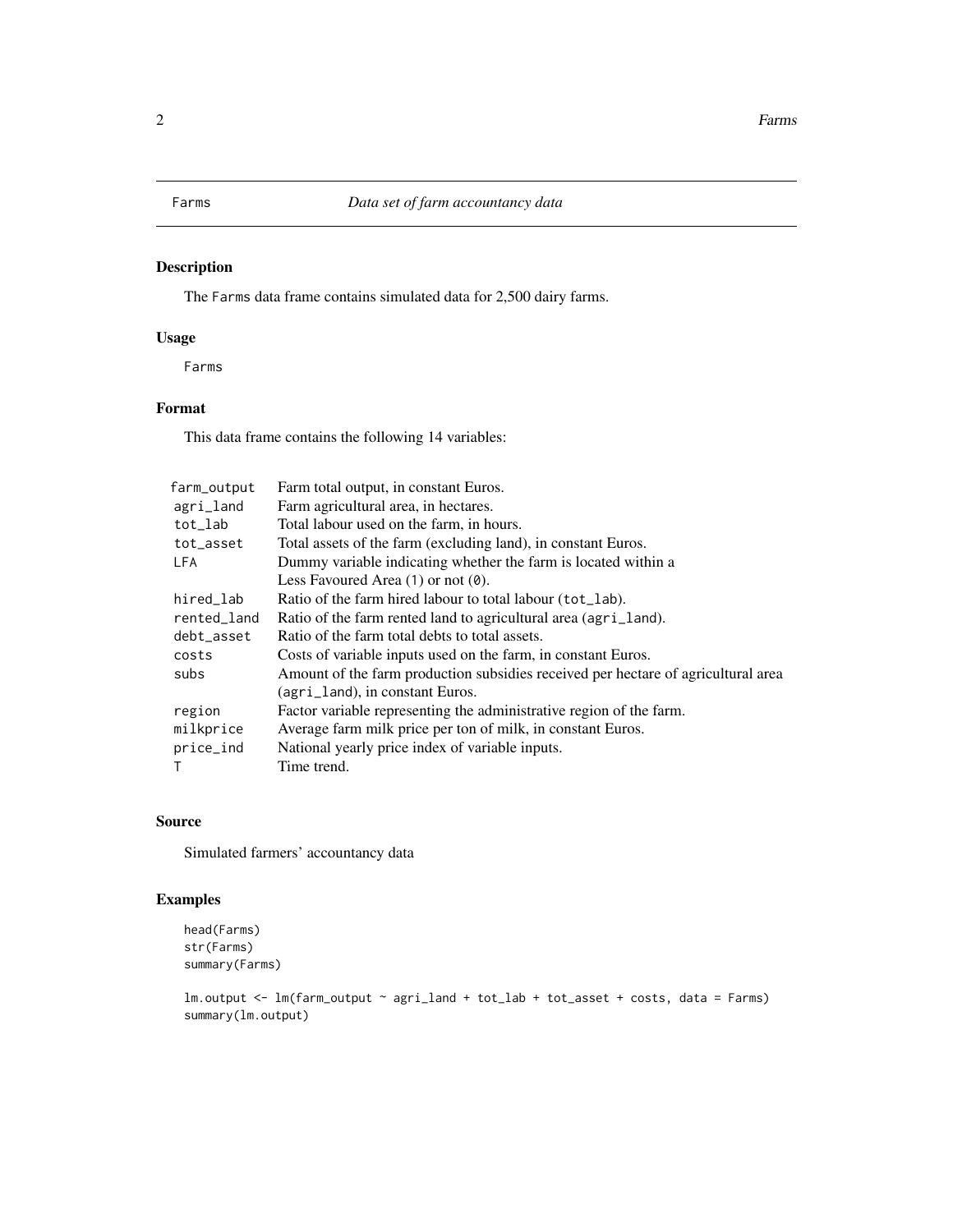<span id="page-2-1"></span><span id="page-2-0"></span>sfaendog *Stochastic frontier analysis with technical inefficiency effects and endogeneity of one input*

#### Description

It implements a Method of Moments (MM) estimation of stochastic production frontier with explanatory variables influencing technical inefficiency (*i.e.* the technical inefficiency effects) and accounting for one single endogenous input.

#### Usage

```
sfaendog(y, x.exo, x.endo, c.var, ineff, inst, data, nls.algo = c("GN", "LM"),
     gmm.kernel = c("Bartlett", "Quadratic Spectral", "Truncated", "Parzen",
      "Tukey-Hanning"), gmm.optim = c("BFGS", "Nelder-Mead", "CG", "SANN"),
     maxiter = 100
```
#### Arguments

| y          | A character string specifying the name of the dependent variable of the produc-<br>tion function (output). Values of the y variable will be internally coerced to their<br>logged values.                                                                                                                                                                                                     |
|------------|-----------------------------------------------------------------------------------------------------------------------------------------------------------------------------------------------------------------------------------------------------------------------------------------------------------------------------------------------------------------------------------------------|
| x.exo      | A vector of strings containing the names of the exogenous inputs of the produc-<br>tion function. Values of the x.exo variables will be internally coerced to their<br>logged values.                                                                                                                                                                                                         |
| x.endo     | A character string specifying the name of the input of the production function<br>considered as endogenous. Values of the the x.endo variable will be internally<br>coerced to their <i>logged</i> values.                                                                                                                                                                                    |
| c.var      | A vector of strings containing the names of non-input variables influencing the<br>output (production environment conditions, time trend, etc.).                                                                                                                                                                                                                                              |
| ineff      | A vector of strings containing the names of the variables influencing technical<br>inefficiency.                                                                                                                                                                                                                                                                                              |
| inst       | A vector of strings containing the names of the external instrumental variables.                                                                                                                                                                                                                                                                                                              |
| data       | A data frame containing the variables called in y, x.exo, x.endo, c.var, ineff<br>and inst.                                                                                                                                                                                                                                                                                                   |
| nls.algo   | A character string specifying the algorithm used in the Non-linear Least Squares<br>(NLS) estimation (see Estimation 'recipe'). The default algorithm is the<br>Gauss-Newton algorithm ("GN"). The other possible value is "LM" for the Levenberg-<br>Marquardt algorithm.                                                                                                                    |
|            | Levenberg-Marquardt being a more robust variation of Gauss-Newton algo-<br>rithm, specifiying nls.algo = "LM" may help in case of non convergence.                                                                                                                                                                                                                                            |
| gmm.kernel | A character string specifying the type of kernel used to compute the covariance<br>matrix of the vector of sample moment conditions in the Generalised Method of<br>Moments (GMM) estimations (see Estimation 'recipe'). The default value<br>is "Bartlett" kernel. Other possible options are "Quadratic Spectral",<br>"Truncated", "Parzen", or "Tukey-Hanning" (see gmm for more details). |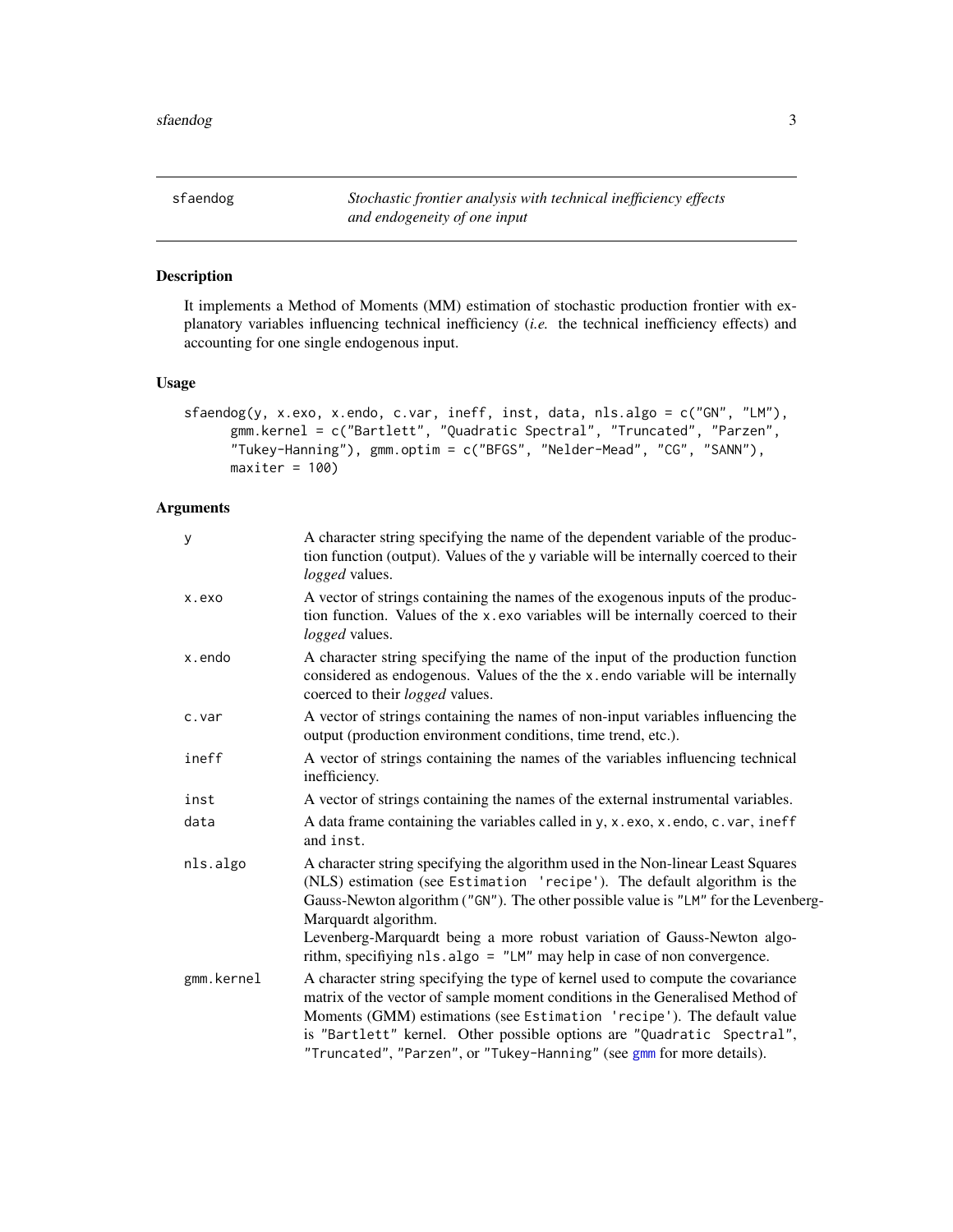<span id="page-3-0"></span>

| gmm.optim | A character string specifying the optimisation method to be applied in the GMM                                                       |  |  |  |  |
|-----------|--------------------------------------------------------------------------------------------------------------------------------------|--|--|--|--|
|           | estimations (see Estimation 'recipe'). The default value ("BFGS") is the                                                             |  |  |  |  |
|           | quasi-Newton method. Other possibles methods are "Nelder-Mead", "CG",<br>"SANN" (see optim for more details).                        |  |  |  |  |
| maxiter   | A positive integer specifying the maximum number of iterations allowed for the<br>NLS and GMM estimations. The default value is 100. |  |  |  |  |

#### Details

The function sfaendog() implements the 4-step 'recipe' detailed in Latruffe *et al*. (2017, p.788).

The use of basic formula operators generally involved in model formulae, such as ":", "\*", or "^", are allowed in x.exo, x.endo, c.var, ineff and inst.

As in function [formula](#page-0-0), the function  $I()$  can also be used to inhibit the interpretation of operators such as "+", "-", " $\star$ " and " $\star$ " as formula operators, so that they are used as arithmetical operators.

#### - Stochastic production frontier model with a single endogenous input:

sfaendog() assumes a Cobb-Douglas functional form for the production frontier. In this case, the stochastic frontier production model is written as:

$$
\ln y = \alpha'_0 \ln x - \eta \exp(\theta'_0 z) + v
$$

where ln is the log; y is the observed output;  $\alpha_0$  and  $\theta_0$  are vectors of parameters to be estimated; x is a vector containing the inputs as well as a constant term one; v is a random term which accounts for the effects of unobserved heterogeneity across observations and for stochastic events affecting the production process;  $\eta \exp(\theta_0' \mathbf{z})$  is a non-negative term accounting for the presence of technical inefficiency; z is a vector of variables influencing technical inefficiency (the inefficiency effects), including a constant term one; and  $\eta$  is a positive random term with mean one. If all inputs are exogenous, the above equation can be estimated by NLS.

sfaendog() accounts for the endogeneity of one input, with a MM estimator based on Chamberlain's (1987) 'efficient instruments'. In the case of endogeneity of one input, the stochastic frontier production model defined above can be rewritten as:

$$
\ln y = \alpha_{\mathbf{X},0} \ln \mathbf{x}_{x} + \alpha_{e,0} \ln x_{e} - \eta \exp(\theta_{0}' \mathbf{z}) + \mathbf{v}
$$

where  $x_x$  is the vector containing the exogenous inputs and the constant term one;  $x_e$  is the endogenous input; and the subscript 0 denotes the 'true' parameters value. The vector of exogenous variables is denoted by  $\mathbf{w} = (\ln \mathbf{x}_x, \mathbf{q}, \mathbf{z})$  where **q** is the vector of external instrumental variables. Assuming that  $E[v|\mathbf{w}] = 0$ , and that  $\eta$  and  $(v, \mathbf{w})$  are independent, the stochastic frontier production model can be rewritten as:

$$
\ln y = \alpha_{\mathbf{X},0} \ln \mathbf{x}_x + \alpha_{e,0} \ln x_e - \exp(\theta_0' \mathbf{z}) + e \text{ with } E[e|\mathbf{w}] = 0
$$

where the error term e is defined as  $e \equiv e(\delta_0) = \ln y - \alpha_{X,0} \ln x_x - \alpha_{e,0} \ln x_e + \exp(\theta_0' \mathbf{z})$ 

#### - Estimation 'recipe':

The estimation 'recipe' detailed in Latruffe *et al*. (2017, p.788) and implemented through sfaendog() consists in the following four steps: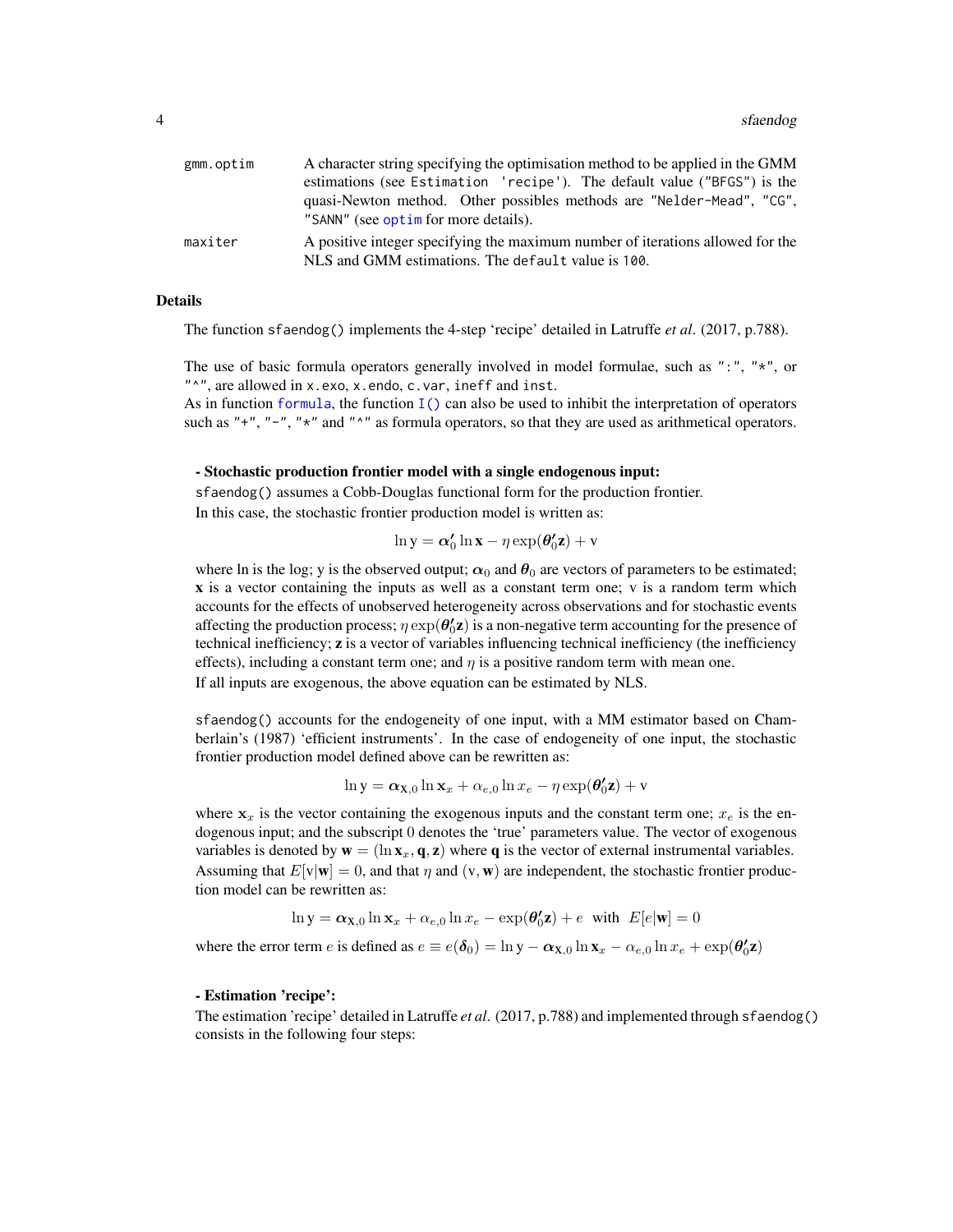#### sfaendog i Statistike Statistike Statistike Statistike Statistike Statistike Statistike Statistike Statistike

• Step1: Ordinary Least Squares (OLS) estimation of  $\ln x_e$  on a set of external instrumental variables (q) and all exogenous variables included in the stochastic frontier production model. This generates the predicted values of  $\ln x_e$  to be used as instruments in Step3.

The strength of the external instrumental variables  $(q)$  is measured by testing, with a Fisher test, the nullity of the parameters related to these external instrumental variables.

This Step1 corresponds to *Step 1* of the estimation 'recipe' presented in Latruffe *et al*. (2017, p.788).

• Step2: NLS estimation of the stochastic frontier production model, to compute a non consistent and non efficient estimator to be used in Step3.

Step2 consists in three sub-steps (not detailed as such in Latruffe *et al*.'s (2017, p.788) recipe):

– *Step2a.i*: OLS estimation of a production model with the output as the dependent variable, and the explanatory variables being the inputs and the non-input variables influencing the output.

This provides predicted residuals to be used in Step2a.ii, and parameters to be used as starting values for the variables in the production part of the stochastic frontier production model in Step2b.

– *Step2a.ii*: OLS estimation of the predicted residuals of Step2a.i on the variables influencing technical inefficiency.

This provides parameters to be used as starting values for the variables in the inefficiency effect part of the stochastic frontier production model in Step2b.

– *Step2b*: NLS estimation of the stochastic frontier production model, using starting values obtained from Step2a.i and Step2a.ii.

This sub-step corresponds to *Step 2* of the estimation 'recipe' presented in Latruffe *et al*. (2017, p.788).

• Step3: Estimation of the stochastic frontier production model, using the predicted values of the endogenous input obtained from Step1 and using the parameters obtained from Step2b as starting values. The estimation is done with GMM.

Step3 computes a **consistent but non efficient** estimator to be used in Step4.

This Step3 corresponds to *Step 3* of the estimation 'recipe' presented in Latruffe *et al*. (2017, p.788).

• Step4: Estimation of the stochastic frontier production model, using the predicted values of the endogenous input obtained from Step1 the parameters obtained from Step3 as starting values. This estimation is done with GMM.

Step4 computes a **consistent and efficient** estimator, and returns the final results of the estimation of the stochastic frontier production model.

This Step4 corresponds to *Step 4* of the estimation 'recipe' presented in Latruffe *et al*. (2017, p.788).

Please note that, the applicability of default options in nls.algo, gmm.kernel, and gmm.optim is highly data-dependent and the user may have to play around with different options.

#### Value

sfaendog returns a list of class 'sfaendog'.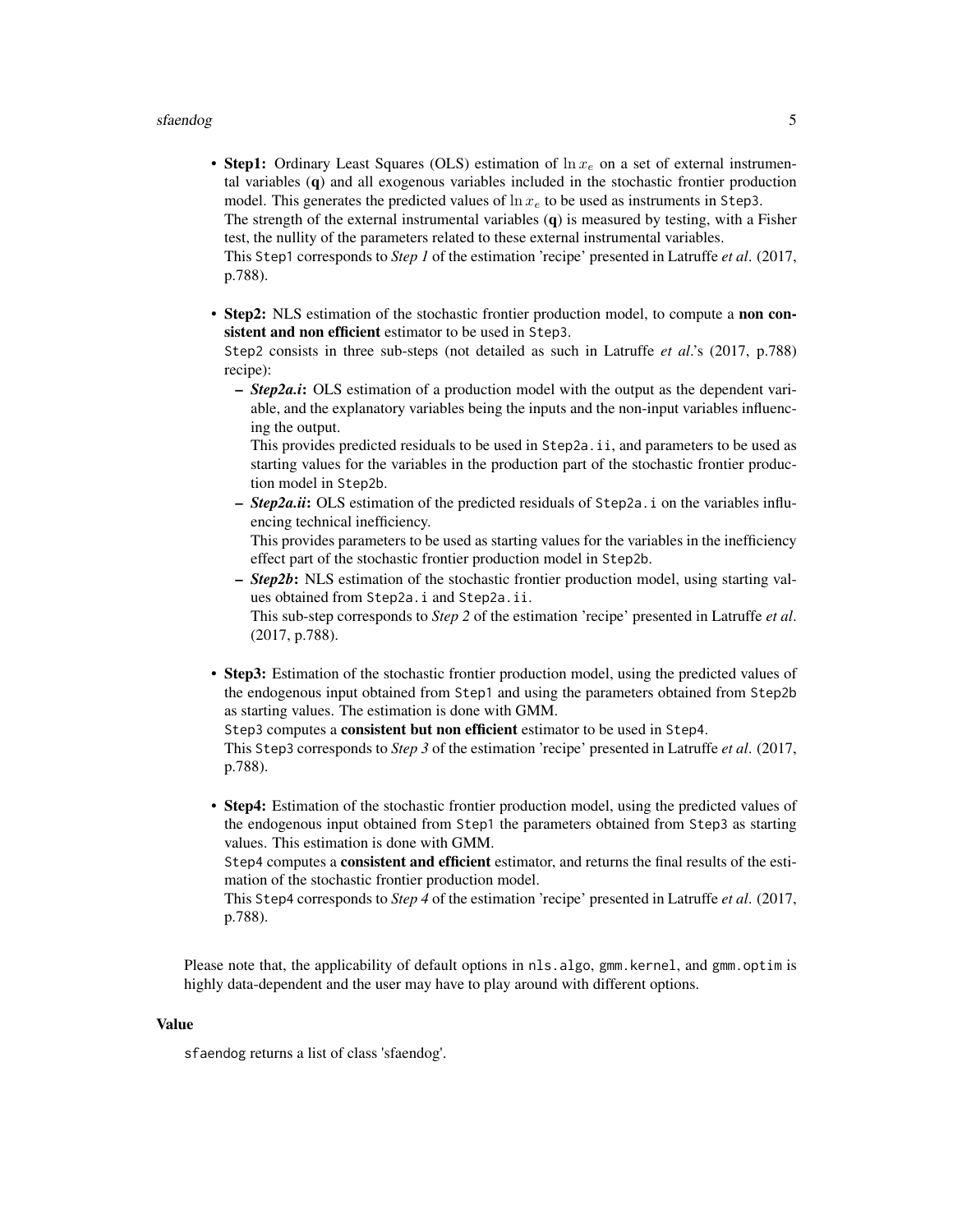<span id="page-5-0"></span>The object of class 'sfaendog' is a list containing at least the following components:

| Step1    | Results of Step1 (see Estimation 'recipe'), inheriting from class 'lm' for<br>which details on components are given in $\text{Im}$ .                                              |
|----------|-----------------------------------------------------------------------------------------------------------------------------------------------------------------------------------|
| FishTest | The list of external instrumental variables (inst) used in the specification, as<br>well as Fisher test results showing the strength of these external instrumental<br>variables. |
| Step2    | Results of Step2b (see Estimation 'recipe'), inheriting from class 'nls' for<br>which details on components are given in nls.                                                     |
| Step3    | Results of Step3 (see Estimation 'recipe'), inheriting from class 'gmm' for<br>which details on components are given in gnm.                                                      |
| Step4    | Results of Step4 (see Estimation 'recipe'), inheriting from class 'gmm' for<br>which details on components are given in gmm.                                                      |

The function [summary](#page-6-1) is used to obtain and print a summary of the results.

#### Author(s)

Yann Desjeux, Laure Latruffe

#### References

Chamberlain G. (1987). Asymptotic Efficiency in Estimation with Conditional Moment Restrictions. *Journal of Econometrics*, 34(3), 305–334. [https://doi.org/10.1016/0304-4076\(87\)](https://doi.org/10.1016/0304-4076(87)90015-7) [90015-7](https://doi.org/10.1016/0304-4076(87)90015-7)

Latruffe L., Bravo-Ureta B.E., Carpentier A., Desjeux Y., and Moreira V.H. (2017). Subsidies and Technical Efficiency in Agriculture: Evidence from European Dairy Farms. *American Journal of Agricultural Economics*, 99(3), 783–799. <https://doi.org/10.1093/ajae/aaw077>

#### See Also

[summary](#page-6-1) for creating and printing summary results.

#### Examples

```
## Not run:
 y <- "farm_output"
 x.exo <- c("agri_land", "tot_lab", "tot_asset")
 x.endo <- "costs"
 c.var <- c("LFA", "T", "I(T^2)")
 ineff <- c("hired_lab", "rented_land", "debt_asset", "subs", "region", "region:T")
 inst <- c("milkprice", "I(milkprice^2)", "price_ind", "milkprice:region")
 RES <- sfaendog(y, x.exo, x.endo, c.var, ineff, inst, data=Farms)
 summary(RES)
## End(Not run)
```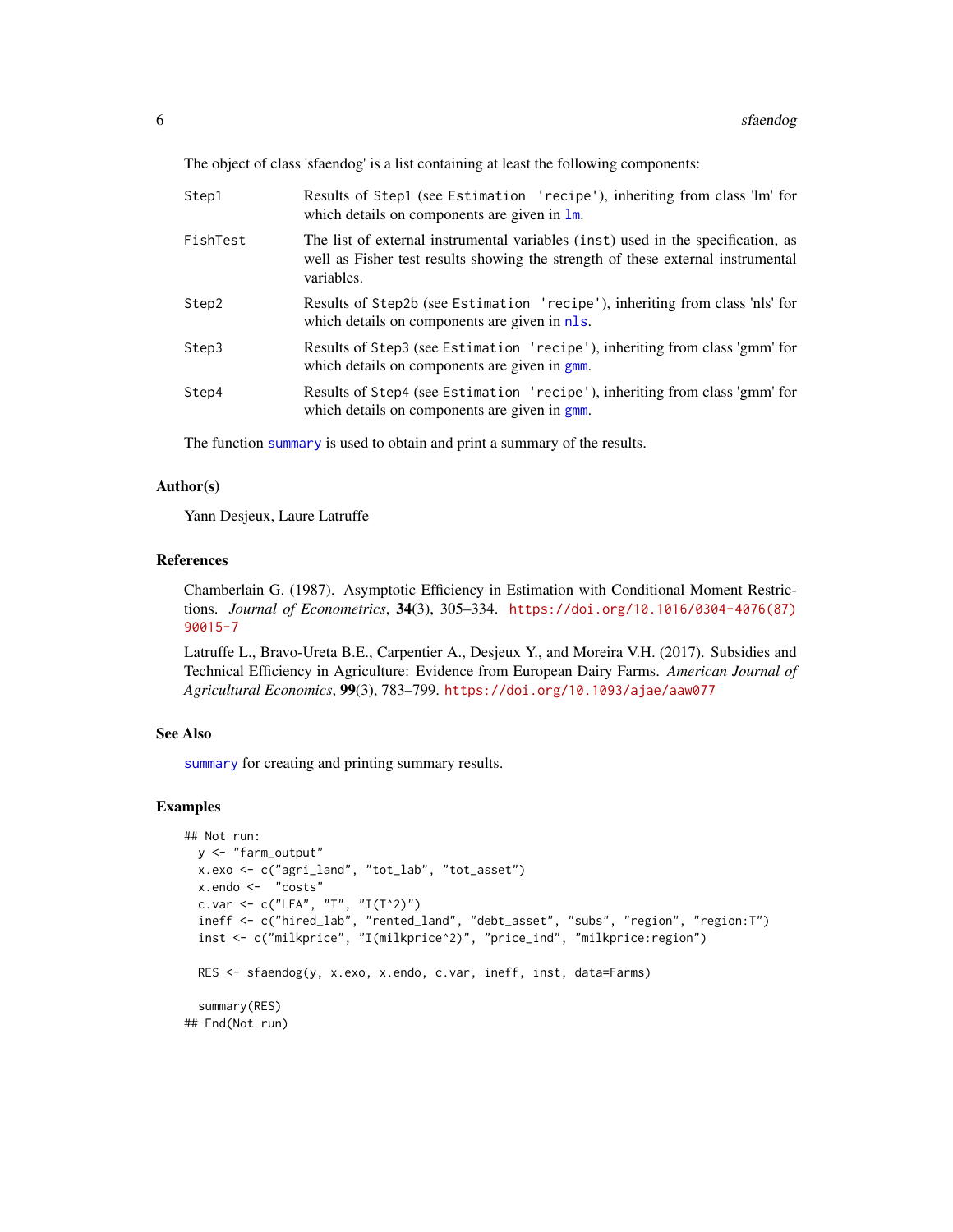<span id="page-6-0"></span>

#### <span id="page-6-1"></span>Description

It creates and displays the results of an estimation returned by [sfaendog](#page-2-1).

#### Usage

```
## S3 method for class 'sfaendog'
summary(object, all = FALSE, ...)
## S3 method for class 'summary.sfaendog'
```

```
print(x, digits = max(3, getOption("digits") - 3),signif.stars = getOption("show.signif.stars"), ...)
```
#### Arguments

| object       | An object of class 'sfaendog' returned by the function sfaendog.                                                                                                                                                                    |
|--------------|-------------------------------------------------------------------------------------------------------------------------------------------------------------------------------------------------------------------------------------|
| $\mathsf{x}$ | An object of class 'summary sfaendog' returned by the function summary.                                                                                                                                                             |
| all          | Logical. If FALSE (default), only 'Step1' results, Fisher test results for the<br>strength of external instrumental variables, and 'Step4' results are returned.<br>If all = TRUE, summary of all 'Steps' in sfaendog are returned. |
| signif.stars | Logical. If TRUE, significance stars are printed.                                                                                                                                                                                   |
| digits       | The minimum number of significant digits to be printed in values.                                                                                                                                                                   |
| $\cdot$      | Currently not used.                                                                                                                                                                                                                 |

#### Details

print.summary.sfaendog tries to be smart about formatting the coefficients, standard errors, etc. and additionally gives significance stars if signif.stars is TRUE.

#### Value

A list of class 'summary.sfaendog' is returned, containing the number of observations, the parameter estimates, standard errors, t-values and p-values.

#### More precisely:

| Step1    | The list of summary statistics of 'Step1' OLS estimation of the endogenous<br>input.                                                                                                                                                              |
|----------|---------------------------------------------------------------------------------------------------------------------------------------------------------------------------------------------------------------------------------------------------|
| FishTest | A list containing the names of the variables used as external instrumental vari-<br>ables in the estimation, and the results ( <i>i.e.</i> F-value and $Pr(>\)$ ) of the Fisher<br>test on the strength of these external instrumental variables. |
| Step2    | The list of summary statistics of 'Step2' NLS estimation of the stochastic fron-<br>tier production model.                                                                                                                                        |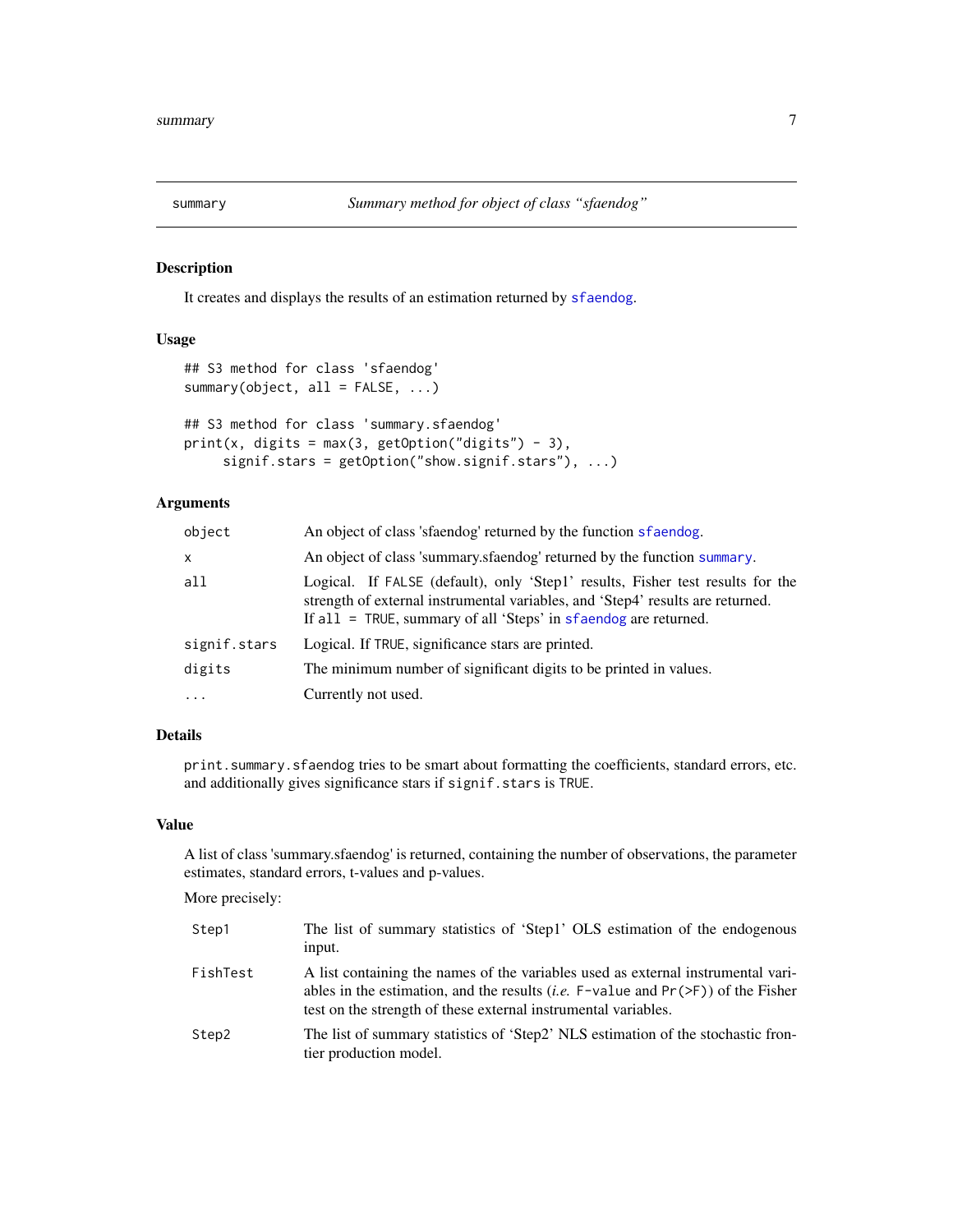<span id="page-7-0"></span>

| Step3 | The list of summary statistics of 'Step3' GMM estimation of the stochastic fron-<br>tier production model. The name of the endogenous input (wrapped with $\star$ ) is<br>also returned.                                                                                      |
|-------|-------------------------------------------------------------------------------------------------------------------------------------------------------------------------------------------------------------------------------------------------------------------------------|
| Step4 | The list of summary statistics of 'Step4' GMM estimation of the stochastic fron-<br>tier production model. In addition, it also returns the name of the endogenous<br>input (wrapped with '*' in the result table) indicating that the predicted value<br>from Step1 is used. |

Step2 and Step3 are returned only if all = TRUE.

In Step2 to Step4 results, InterceptX is the constant term in the production part of the stochastic frontier production model, while InterceptZ is the constant term in the inefficiency effect part.

Information on convergence is also provided with Step3 and Step4 results, where Convergence code = 0 indicates successful completion (see [optim](#page-0-0)).

#### Author(s)

Yann Desjeux, Laure Latruffe

#### See Also

[sfaendog](#page-2-1), for the model fitting function.